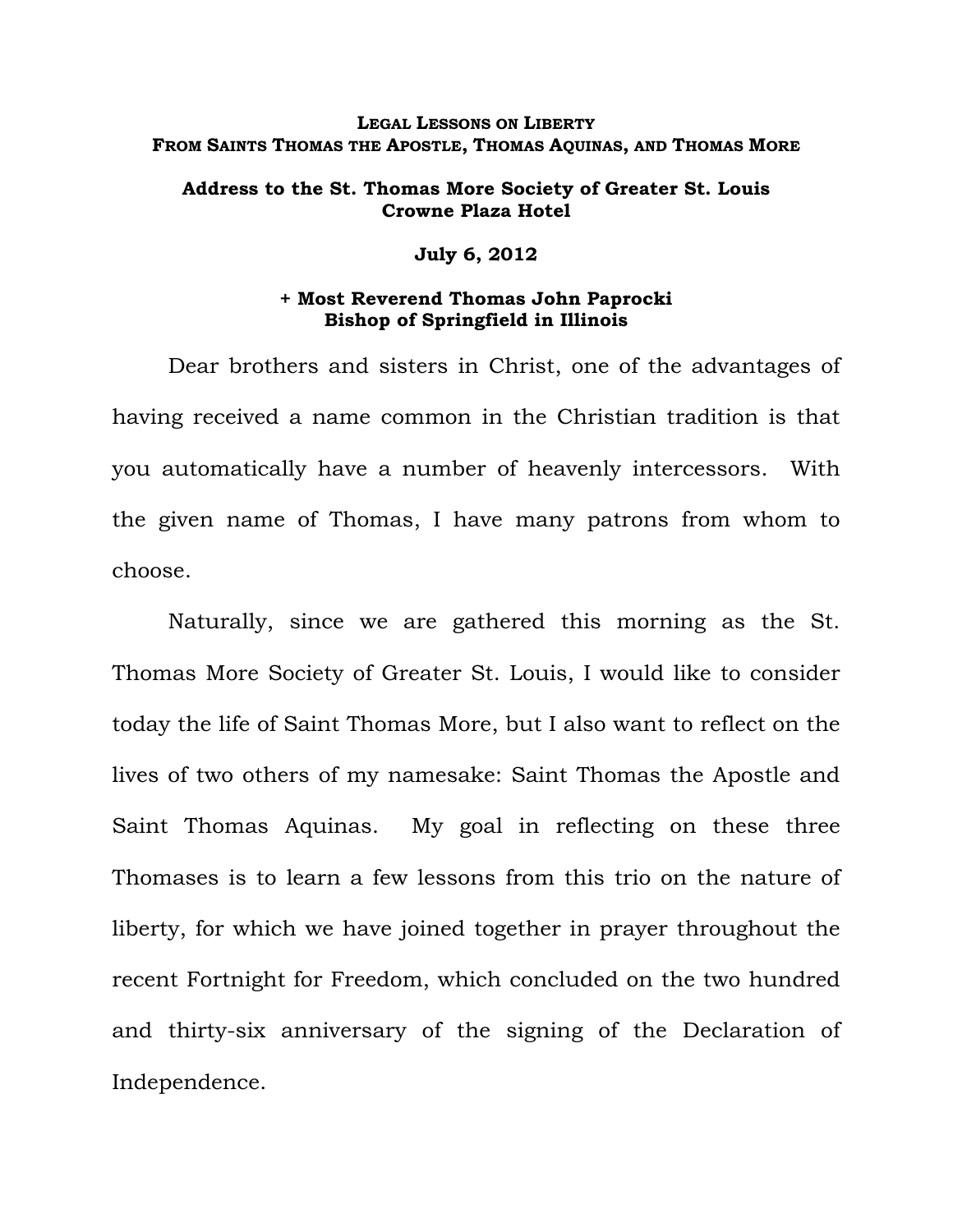Our Founding Fathers sought to establish these United States of America as a nation founded on what they described as the selfevident principle that "all men are created equal, that they are endowed by their Creator with certain inalienable Rights, that among these are Life, Liberty, and the pursuit of Happiness."1

President Lincoln once said, "The world has never had a good definition of the word liberty."2 By this, he meant to say that absolute liberty devolves into a sort of anarchy as one person's liberty trumps another. But this only happens, I would suggest, because of a false understanding of liberty. Studying the lives of our three Thomases will show us another way forward, the way to true liberty.

## **Liberty and Saint Thomas the Apostle**

 At first glance, you might ask, "What does the Apostle Thomas have to do with liberty?" It is a fair question, and the answer to this question we will come to shortly.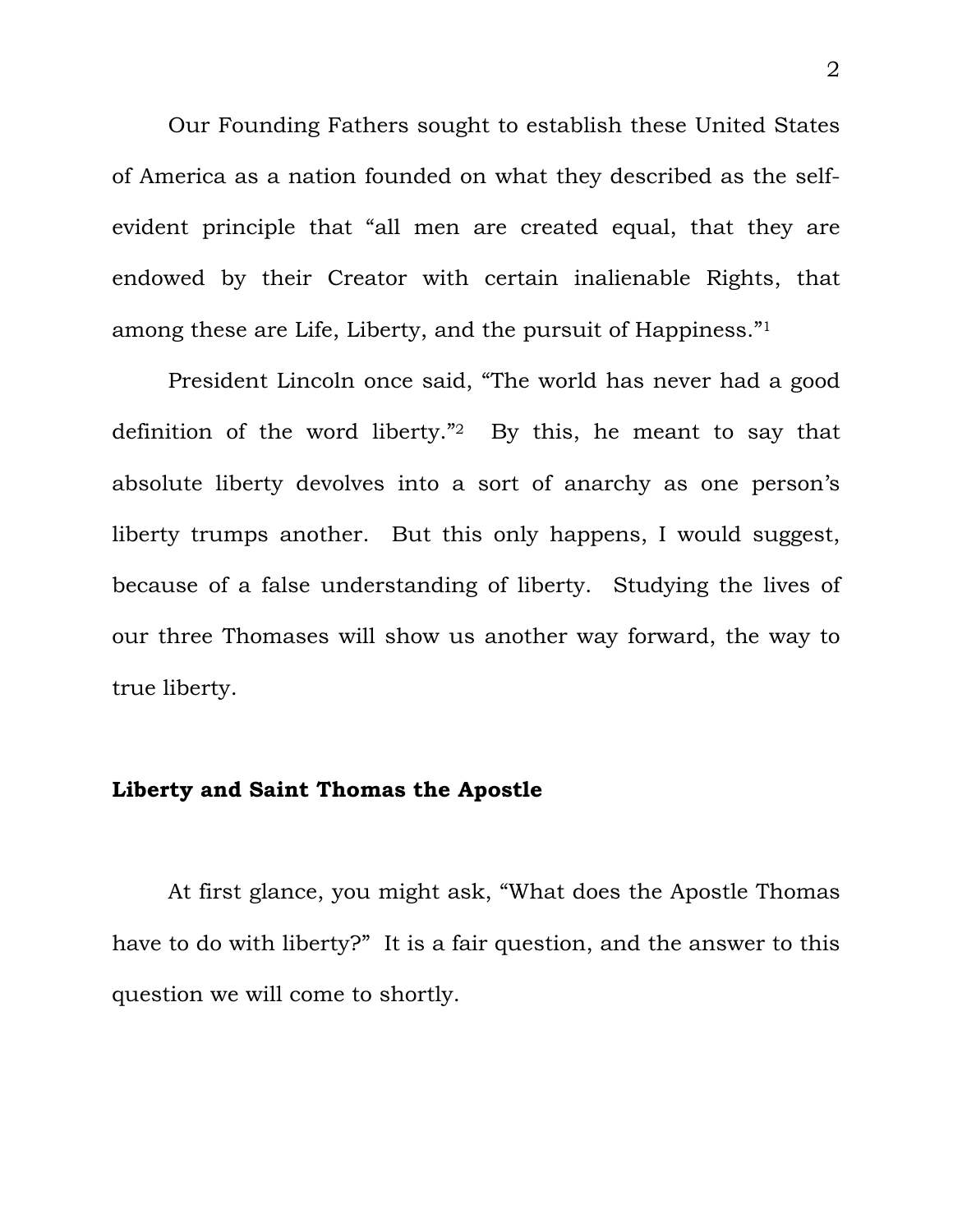After foretelling his betrayal and giving us the new commandment of love, the Lord Jesus said to the Twelve gathered in the Upper Room,

In my Father's house are many rooms; if it were not so, would I have told you that I go to prepare a place for you? And when I go and prepare a place for you, I will come again and will take you to myself, that where I am you may be also. And you know the way where I am going (John 14:2-4).

Perplexed, Thomas says to Jesus, "Lord, we do not know where you are going; how can we know the way?" (John 14:5).

 Do we not also ask this same question of the Lord? Where have you gone, Lord? Why have you left us? How do we reach you? To our questions the Lord responds with the same words he answered Thomas: "I am the way, and the truth, and the life; no one comes to the Father, but by me. If you had known me, you would have known my Father also; henceforth, you know him and have seen him" (John 14:6).

Earlier in Saint John's Gospel, Jesus "said to the Jews who had believed in him, 'If you continue in my word, you are truly my disciples, and you will know the truth, and the truth will make you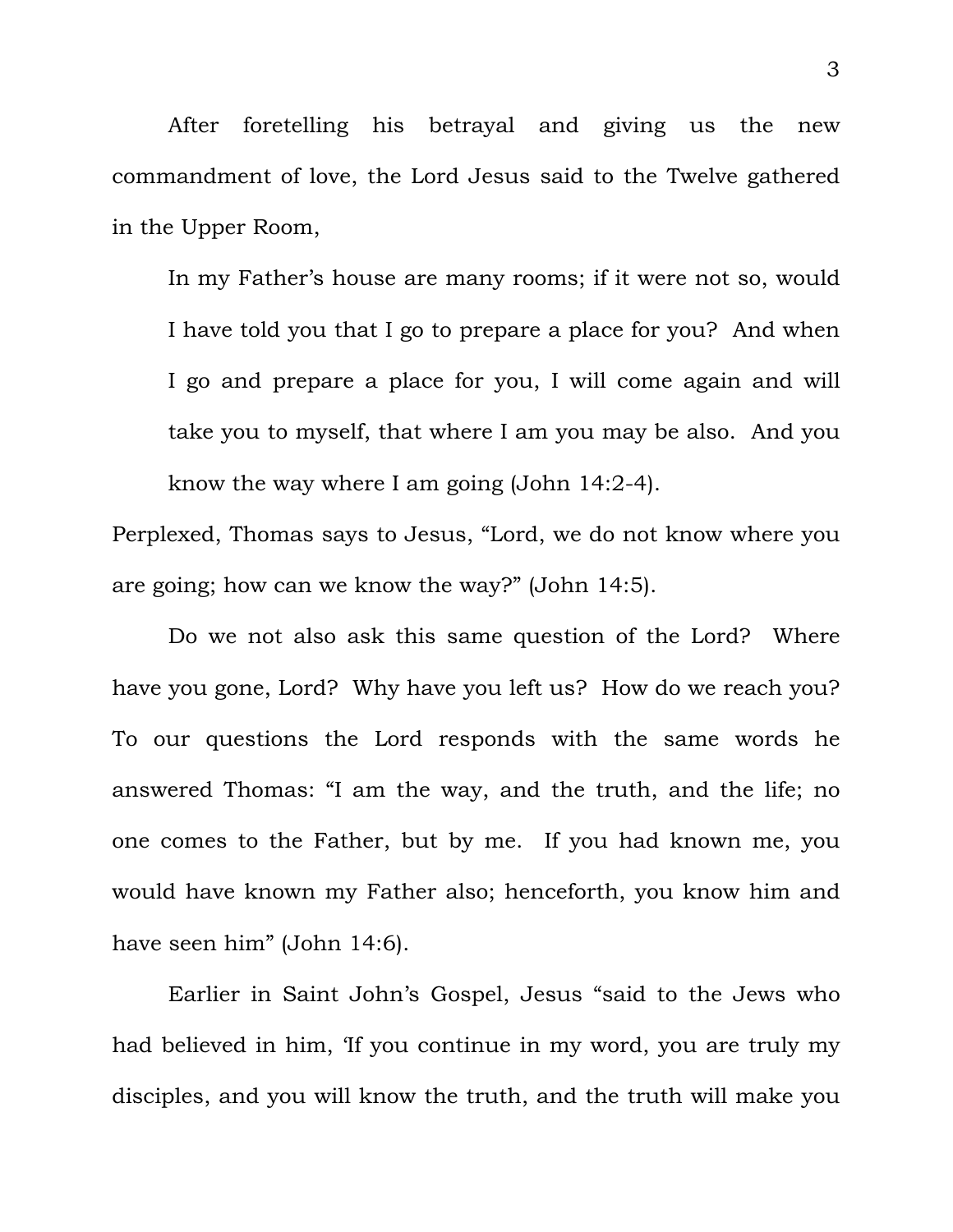free… So if the Son makes you free, you will be free indeed'" (John 8:31-32, 36). Our first lesson on liberty comes from the Apostle Thomas' confusion and his courage to ask the Lord a difficult question: We see that true freedom, authentic liberty, is found in following Jesus.

# **Liberty and Saint Thomas Aquinas**

 Some centuries after the death of the Apostle Thomas, Saint Thomas Aquinas placed two sayings of Jesus side by side. The first, Jesus said after revealing his wounds to that first Thomas: "Have you believed because you have seen me? Blessed are those who have not seen and yet believe" (John 20:29). The second, Jesus said to the seventy-two disciples upon their return: "Blessed are the eyes which see what you see" (Luke 10:23).

The friar from Aquino recognized in these two sayings an apparent contradiction: Both those who see and those who have not seen are called blessed by the Lord. How can these opposite groups both be blessed?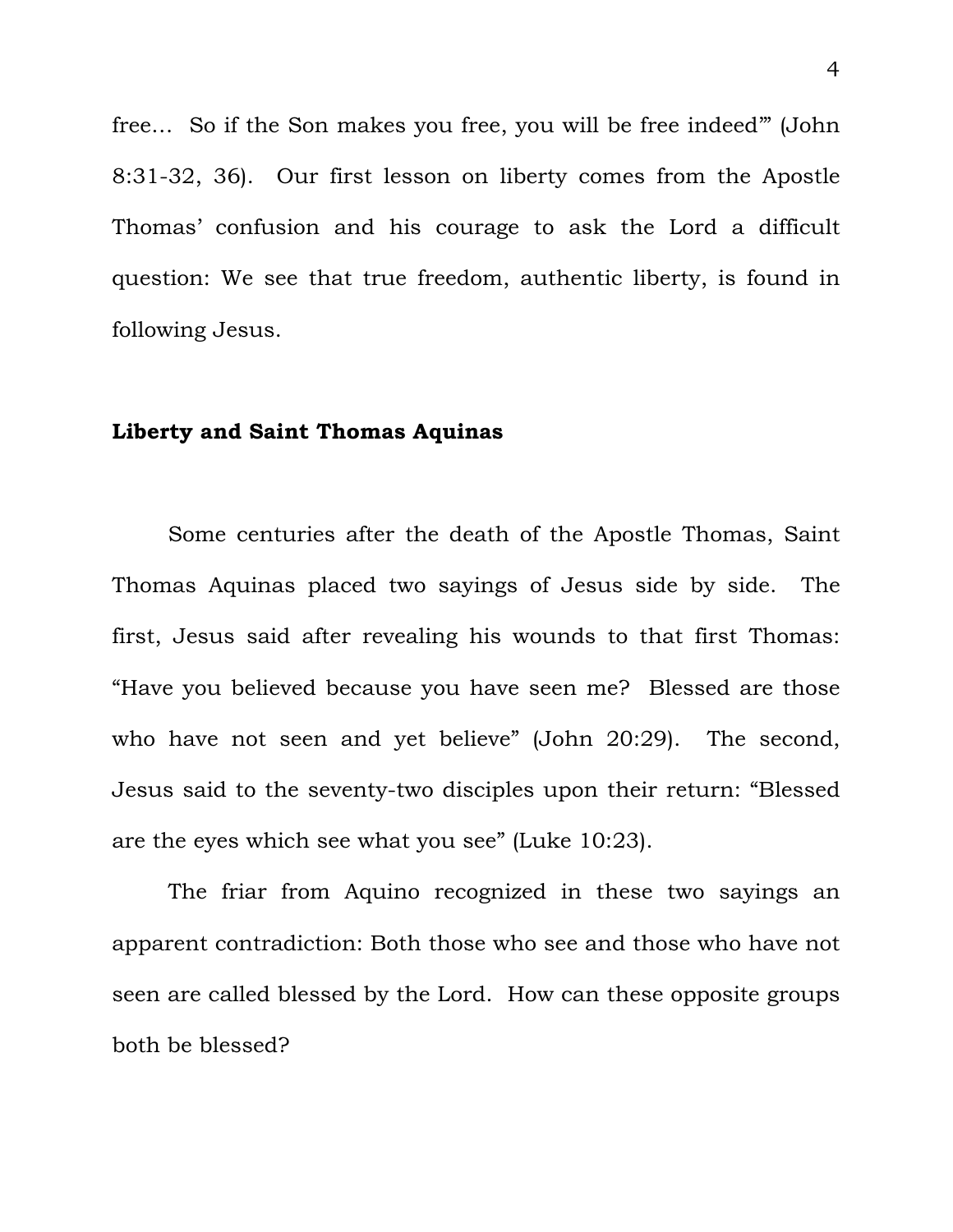Pope Saint Gregory the Great sought to reconcile this paradox, suggesting that both sayings are true

Because what [Thomas] saw and what he believed were different things. God cannot be seen by mortal man. Thomas saw a human being, whom he acknowledged to be God, and said: "My Lord and my God." Seeing, he believed; looking at one who was true man, he cried out that this was God, the God he could not see.3

Going perhaps one step further, Saint Thomas Aquinas arrived at a similar conclusion: "Those who believe without seeing are more meritorious than those who, seeing, believe."4

 What does it mean to believe? Saint Gregory reminds us that these words of Jesus are also addressed to us, "…but only if we follow up our faith with good works. The true believer practices what he believes."5

We might say that believing means doing the good works the Lord commanded we do, namely: "You shall love the Lord your God with all your heart, and with all your soul, and with all your mind. This is the great and first commandment. And a second is like it, You shall love your neighbor as yourself" (Matthew 22:37-39). To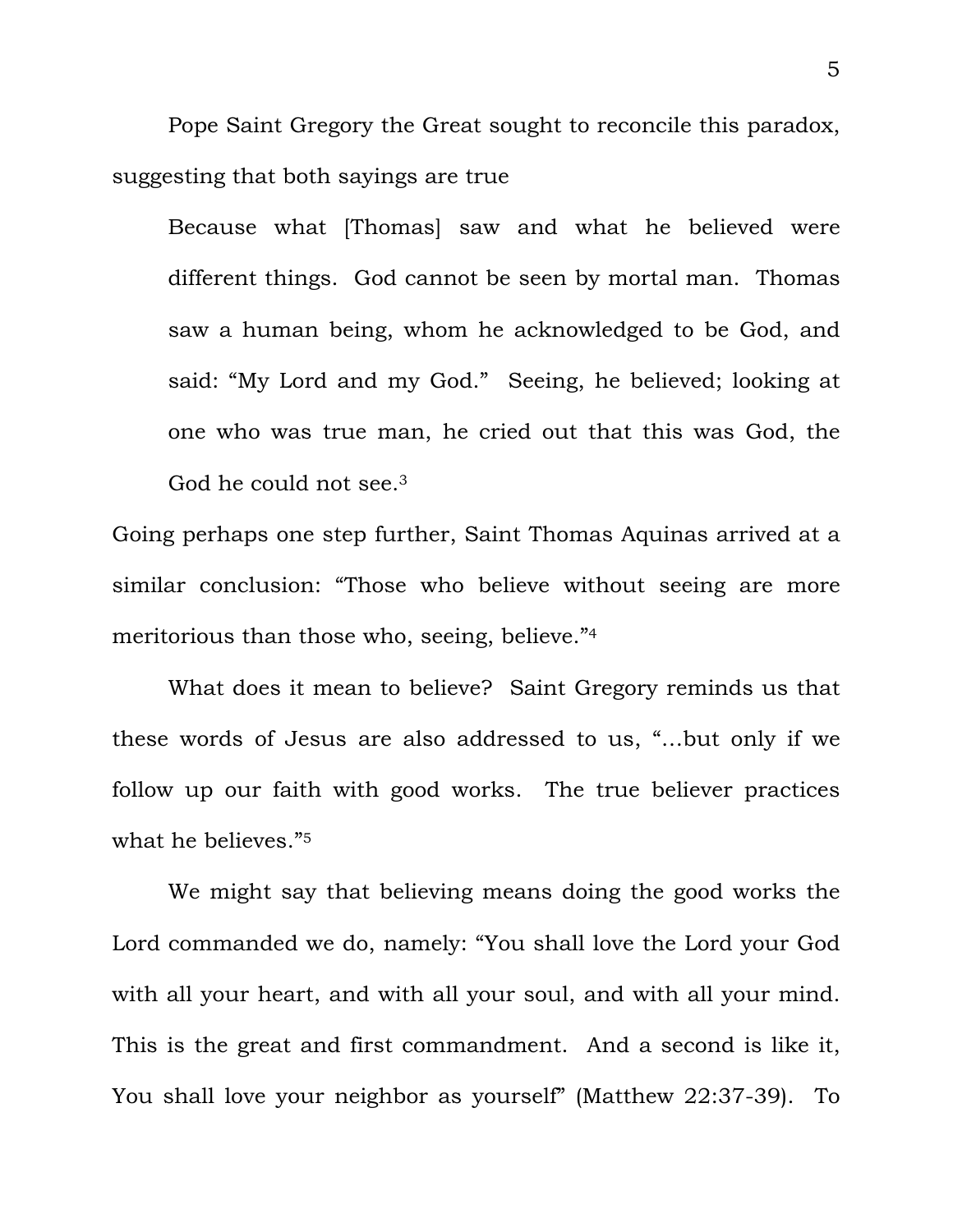believe is to act, and to act is a choice; in order to believe, a person must have liberty.

Saint Thomas Aquinas took up the question of freedom in the eighty-third question of the first part of his *Summa Theologiae*. He first asked - what seems to us – to be a rather obvious question: "Whether man has free will?" While we see that this question is obviously answered affirmatively, there are many today who argue that man is not free, that we do not have free will.

 To those who deny free will, the liberty to choose one thing over another, Aquinas answers that

…man acts from judgment, because by his apprehensive power he judges that something should be avoided or sought. But because this judgment, in the case of some particular act, is not from a natural instinct, but from some act of comparison in the reason, therefore he acts from free judgment and retains the power of being inclined to various things.6

For Aquinas, liberty is oriented towards the good; we are free to choose to do good and to avoid evil.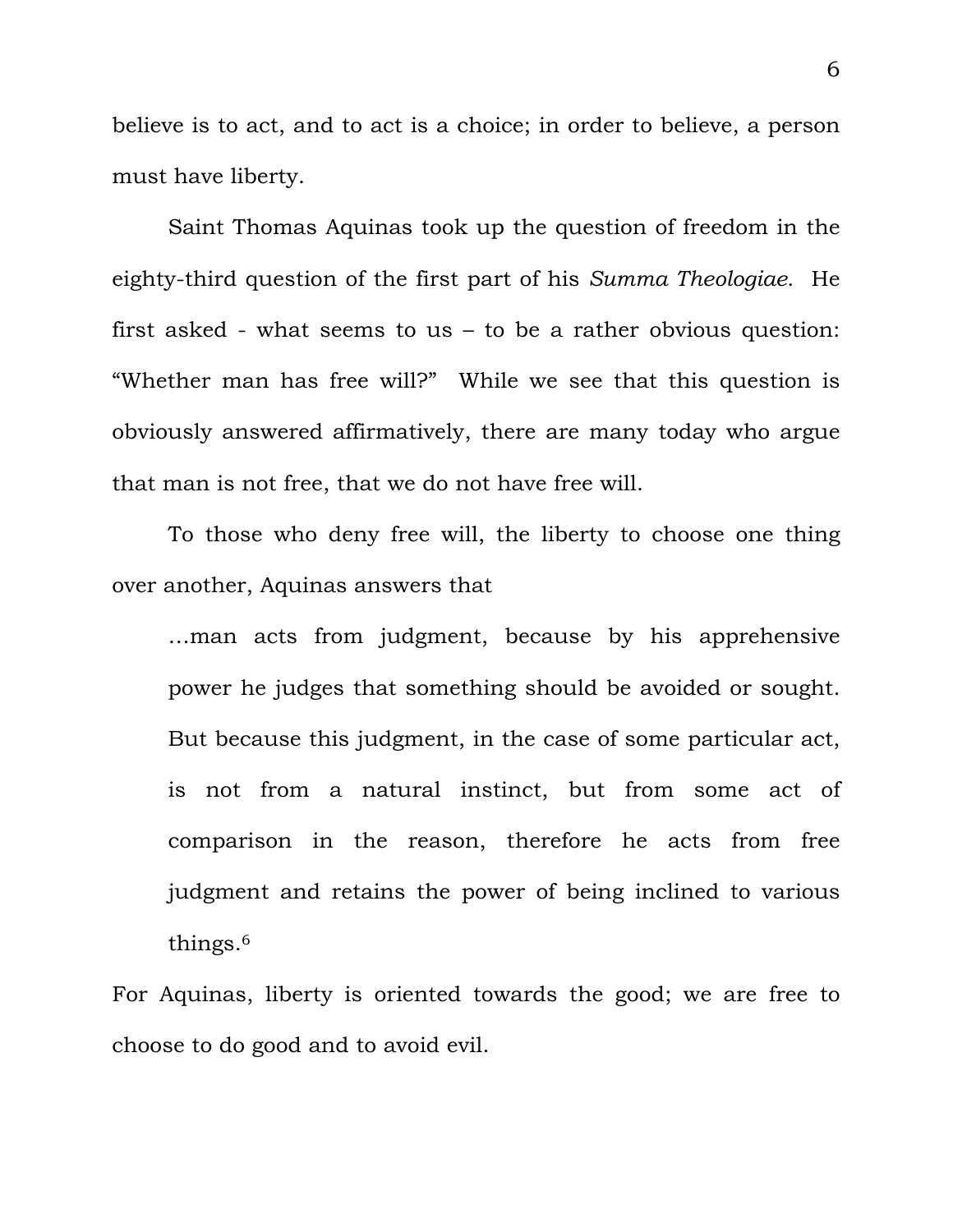Even so, though we have free will, "it does not of necessity belong to liberty that what is free should be the first cause of itself, as neither for one thing to be cause of another need it be the first cause. God, therefore, is the first cause, Who moves causes both natural and voluntary."7 But the fact that this liberty to choose does not come from ourselves is not to say that we are not free to choose. Aquinas argues that "by moving voluntary causes [God] does not deprive their actions of being voluntary: but rather is He the cause of this very thing in them."8

 Because our free will comes from God, it "is the subject of grace, by the help of which it chooses what is good."9 Here our second Thomas reminds us that "to 'choose' is to desire something for the sake of obtaining something else: wherefore, properly speaking, it regards the means to the end."10 God is always drawing us toward Himself; we are free to either reach out to Him as did the Apostle Thomas, or to walk away from Him.

 The lesson we learn from Aquinas is simply this: that our liberty to pursue what is good is not given us by the state, but by God. Consequently, the state cannot legitimately curtail this liberty but should instead do everything necessary to foster it.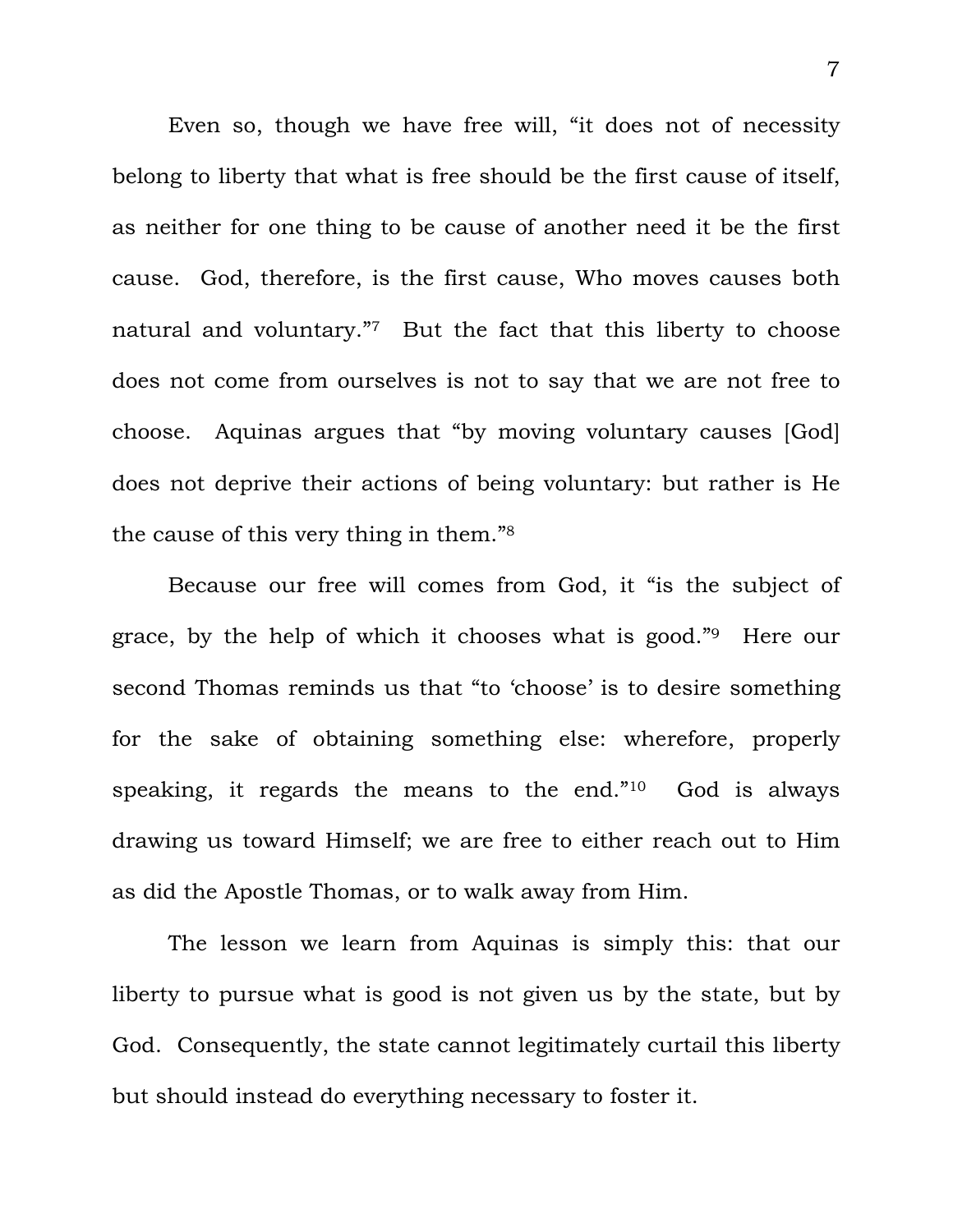## **Liberty and Saint Thomas More**

 Having just concluded the Fortnight for Freedom, we are well aware of the many ways religious liberty is currently threatened in our nation and by our own government. Our present situation has come about largely through the false notion that freedom is simply the ability to do what we want when we want. With this view of liberty Saint Thomas More says "we deceive ourselves. Who is so free," he asks, "as to be able to do whatever he wants?" He goes on to point out that

From many things God has cut us off by his high commandment – so many, in fact, that of all those things which we are inclined to do, I think it's more than half. However, because (God forgive us) we are not much hindered by that, because we just do what we want as though we hadn't heard him, we reckon our liberty not at all diminished by that.11

And if we do happen to forget that the law of God restrains our liberty, our third Thomas further reminds us that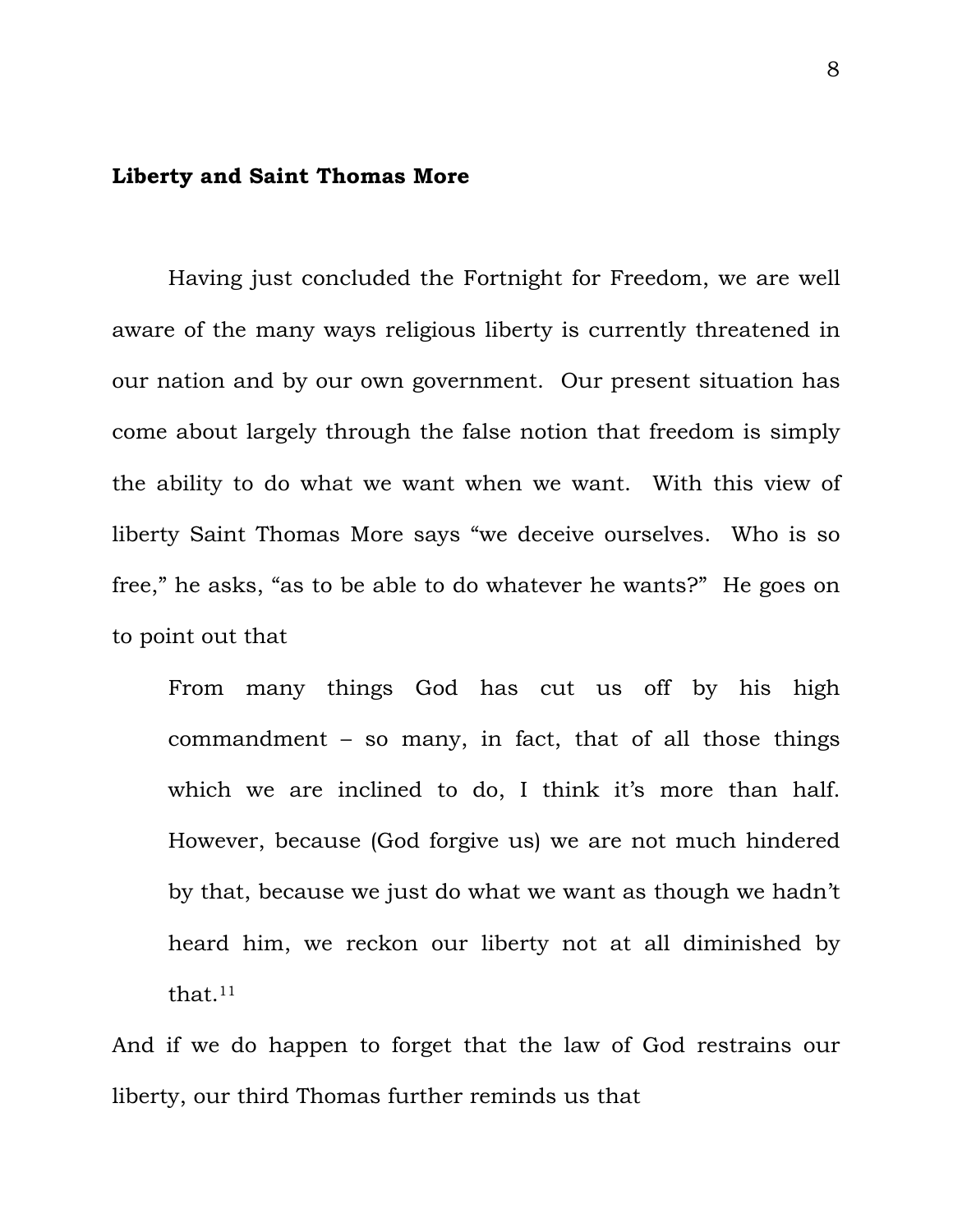Our liberty is, in any case, much restrained by laws made by men for the quiet and politic governance of the people – though I think that these, too, would not much hamper our liberty were it not for fear of the pains that follow upon breaking them. Do those in authority over us never command us to do things we wouldn't dare refuse to do? And don't we, most often, therefore do those things most grievously against  $_{\text{OUIT}}$  will?<sup>12</sup>

Given these two common restrictions on our liberty, he suggests that those who think they are free to do what they want when they want "will then find their liberty to be much less than they have been taking it for."13

 But more to the point, More reminds us that our true liberty has not been bound by either the laws of God or of men, but by sin. The Lord Jesus says, "Truly, truly, I say to you, every one who commits sin is a slave to sin" (John 8:34). If we are already generally willing slaves to sin and thereby also of the Devil, why is it that we are so angered over the possibility of becoming a slave of another man or to a government?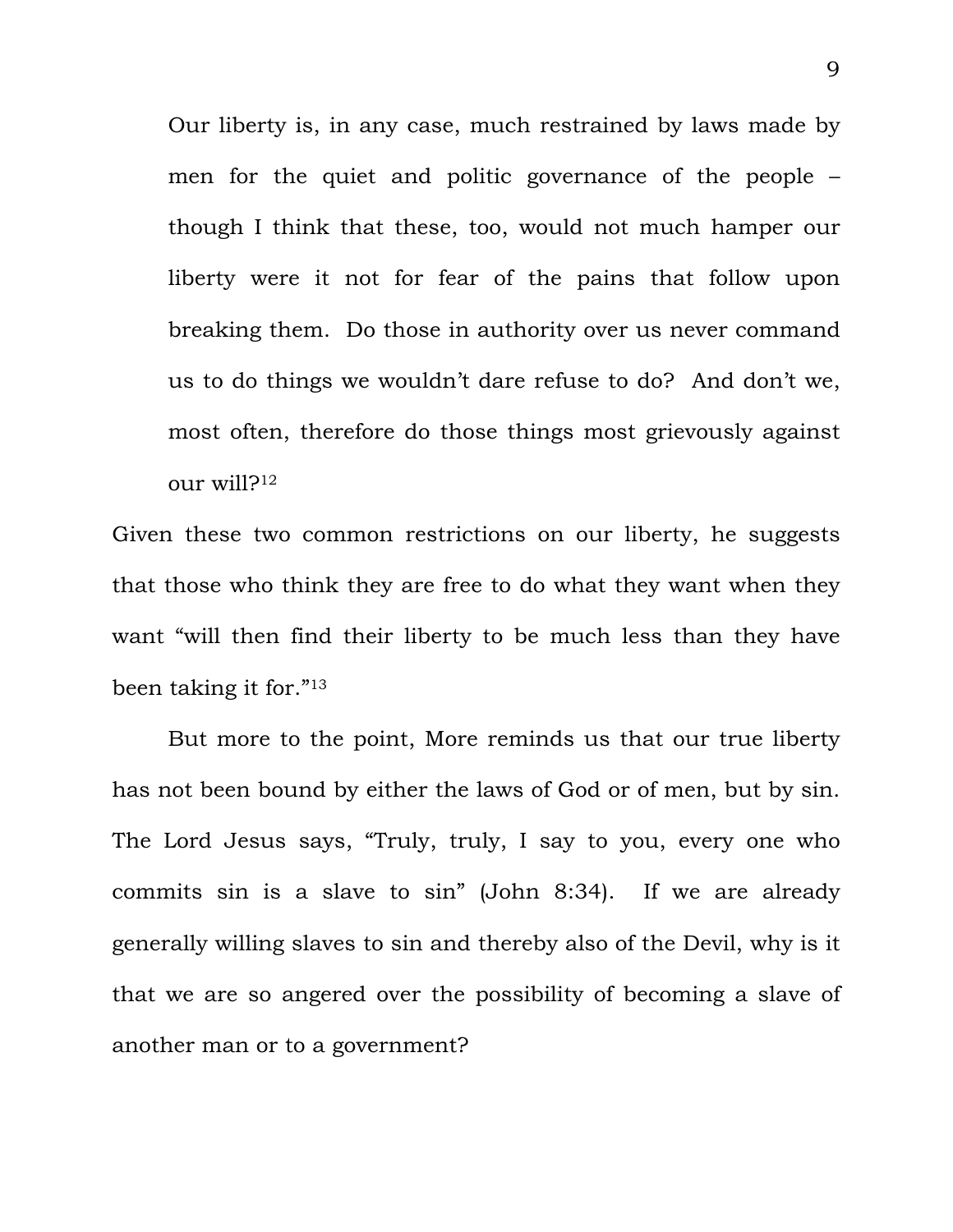To this question More suggests a rather simple but insightful answer:

The greatest grief associated with bondage or captivity is, I think, this: that we are forced to do labor that we are not doing with good will. For that grief, however, Seneca teaches us a good remedy: "Always try to do nothing against your will." Whatever we see we will have to do, let us get in the habit of always doing it with good will.<sup>14</sup>

This was the secret of More's constant cheerfulness and the humor for which he was so well known. But this is not to say that we should do whatever is required of us if it goes against what is truly good. That this is so is seen from the example of More's death.

 Though commanded to take the Oath of Supremacy that declared King Henry VIII supreme head of the Church in England, the one-time Chancellor of England refused to do so. For his silent refusal in defense of the liberty of the Church, More was beheaded, and in this we see the role of conscience in law. As Sir Thomas said after he was condemned to death, "…I am not bound (my Lords) to conform my conscience to the council of one realm against the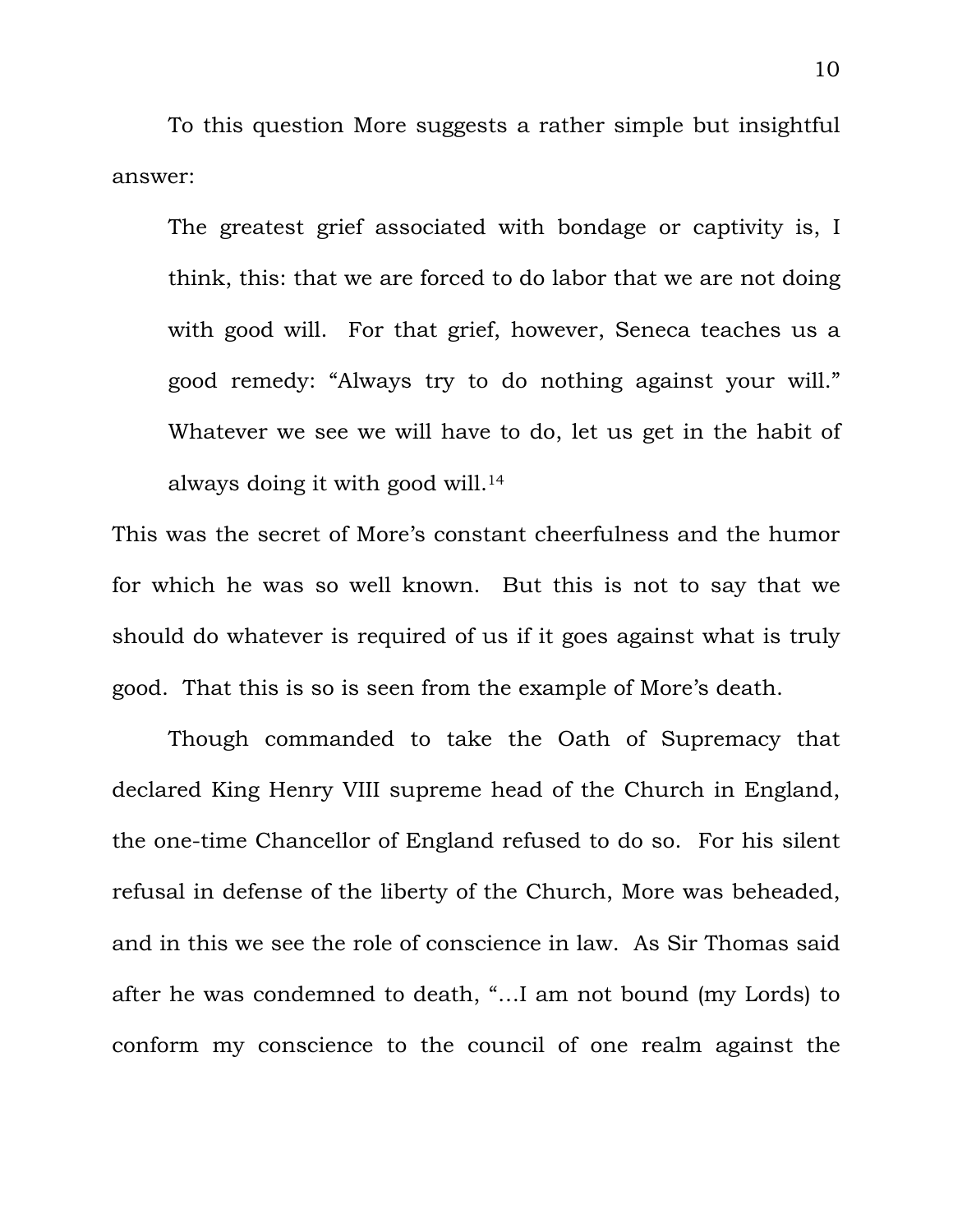General Council of Christendom."15 This is the lesson that we learn from St. Thomas More.

# **Conclusion**

 Together with Sir Thomas stood only one bishop in England in defense of the Church, Bishop John Fisher, and he, too, was beheaded. What was it that gave these two men the courage to keep to their consciences, to refuse to follow an unjust law? It was, it seems to me, the simple recognition that we are not as free as we think we are.

 While being held in the Tower of London, More occupied himself by writing *A Dialogue of Comfort Against Tribulation*. In this prison he remained joyful, because he saw the earth itself as a sort of prison and that a death sentence would come to him sooner or later. He said:

Even those who seem to have the most liberty in this prison – those who consider themselves great lords and possessors of very great pieces of it, and who through self-indulgence become so oblivious of their true condition that they think they stand in great wellbeing – those individuals actually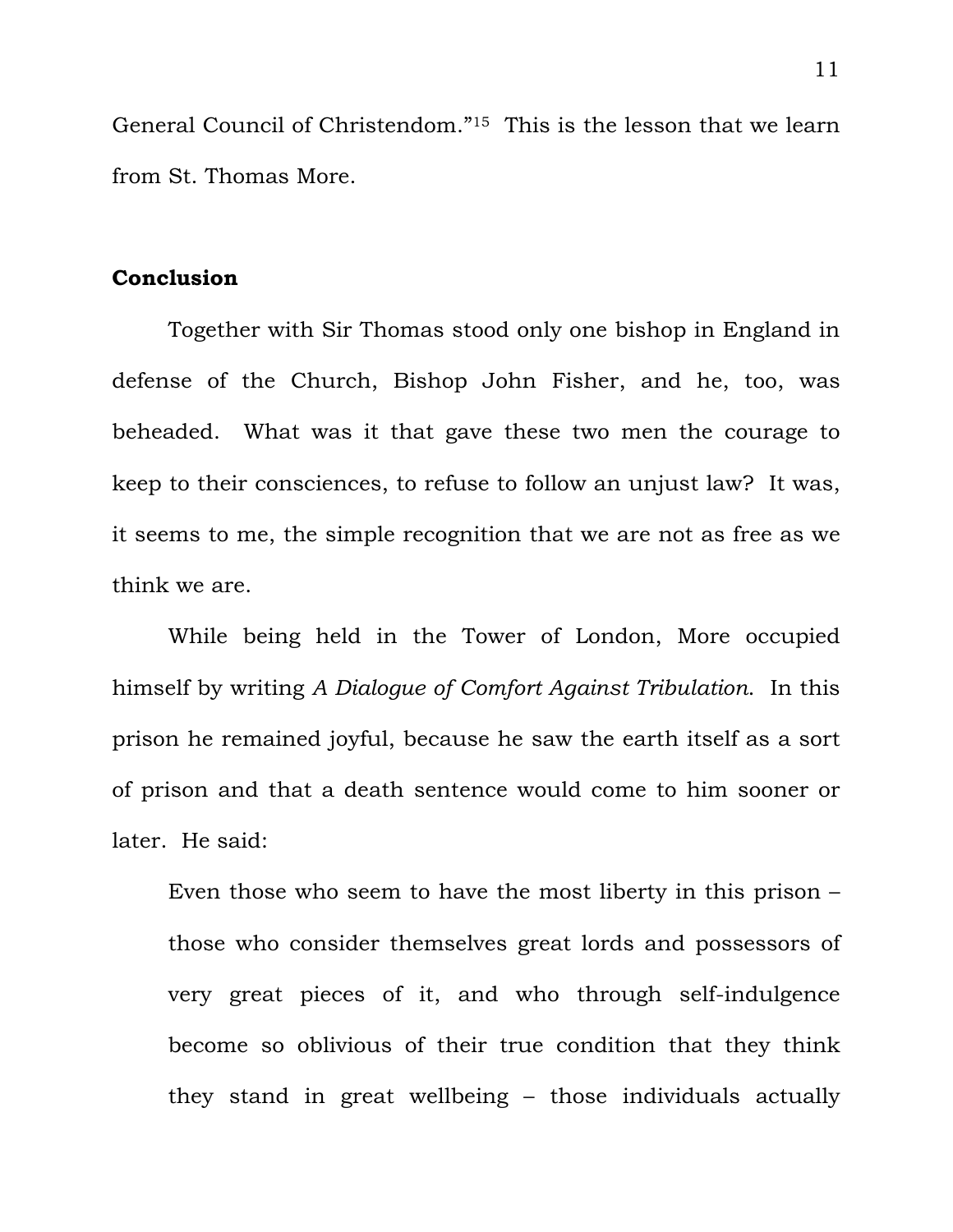stand, for all that, by reason of this imprisonment in this large prison of the whole earth, in the very same condition as do the most unfortunate inhabitants of those small prisons which are the only ones more people would call prisons. For every one of us is in that most fearful and odious condition of being already condemned to death.16

Rather than make himself free in the prison of this earth only to become a prisoner in the life to come by denying the truth – and thereby lose his eternal salvation - More sought to remain a prisoner on the earth to be free in the life to come. He did so by making himself always the king's good servant, but God's first.

 As we look to what lies ahead in these United States of America, let us seek to do the same by following the example of these three Thomases. From St. Thomas the Apostle, let us remember that true liberty is only found in faithfully following Christ. From St. Thomas Aquinas, let us remember that our free will comes from God and is directed to God. From St. Thomas More, let us remember that we must always seek to form our consciences in accordance with the truth of Jesus Christ and then remain faithful to our consciences.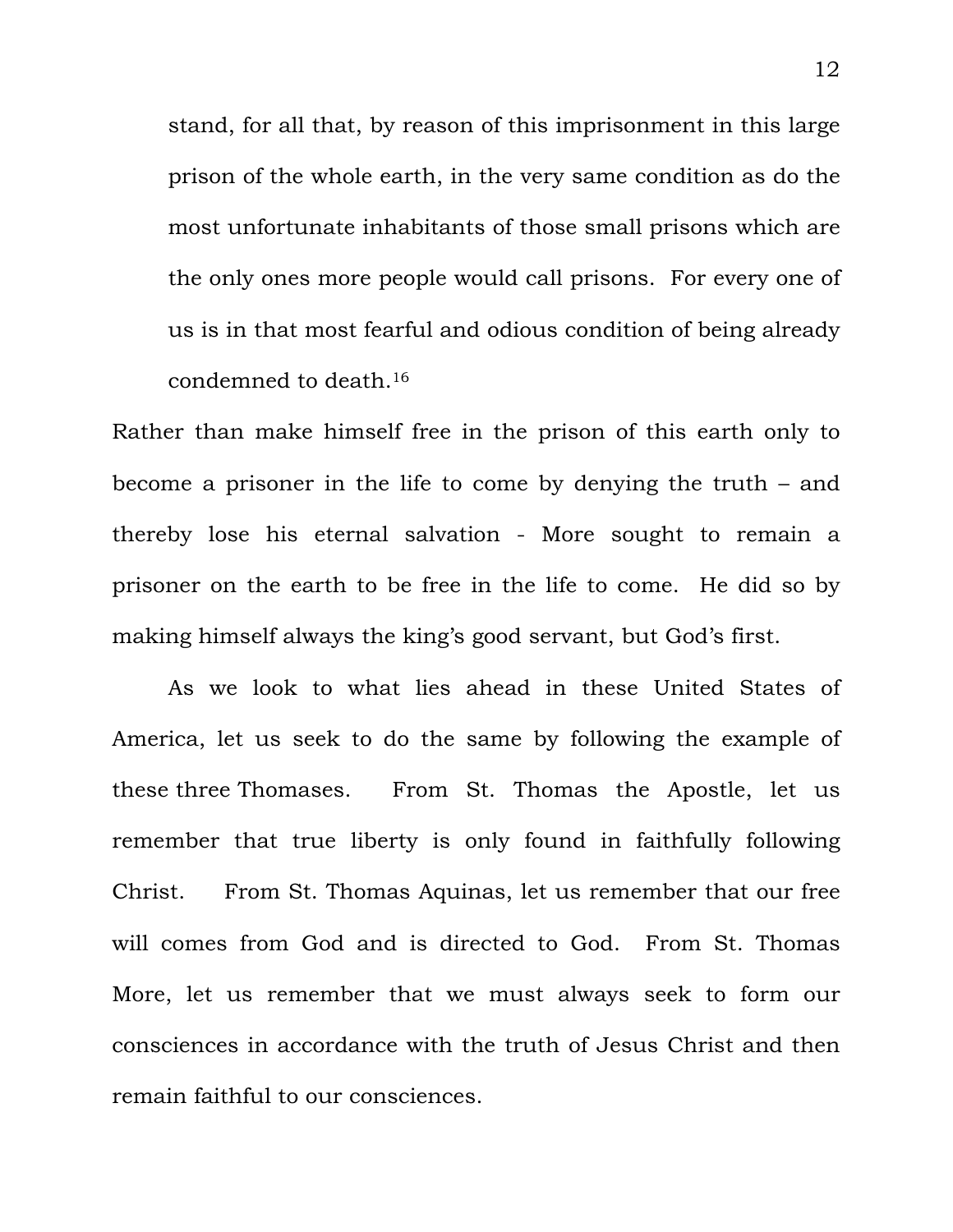A life lived faithfully following Jesus leads us to the Father, to the Beatific Vision, to the inexpressible and ever-lasting happiness of being forever in the presence of God with his angels and saints. The purpose, the end, the goal, of life is to follow the Lord. Hence, we might say that these inalienable rights articulated in the Declaration of Independence of life, liberty, and the pursuit of happiness are really one and the same. Life is given us that we might know, love, and serve God and be happy with him in this life and in the next. Liberty has as its chief purpose a life spent in search of  $-$  and in service of  $-$  God. And our pursuit of happiness finds its fulfillment in God alone.

 It is the example of these three saints – and others like them – that led His Eminence Francis Cardinal George, O.M.I., Archbishop of Chicago, to write in regard to the federal mandate of the Department of Health and Human Services: "We cannot – we will not – comply with this unjust law."17

 With such laws, we cannot comply because they would force us to against our consciences by requiring us to act in opposition to what we know to be good and true. Such laws would lead us away from God and keep us from following him.